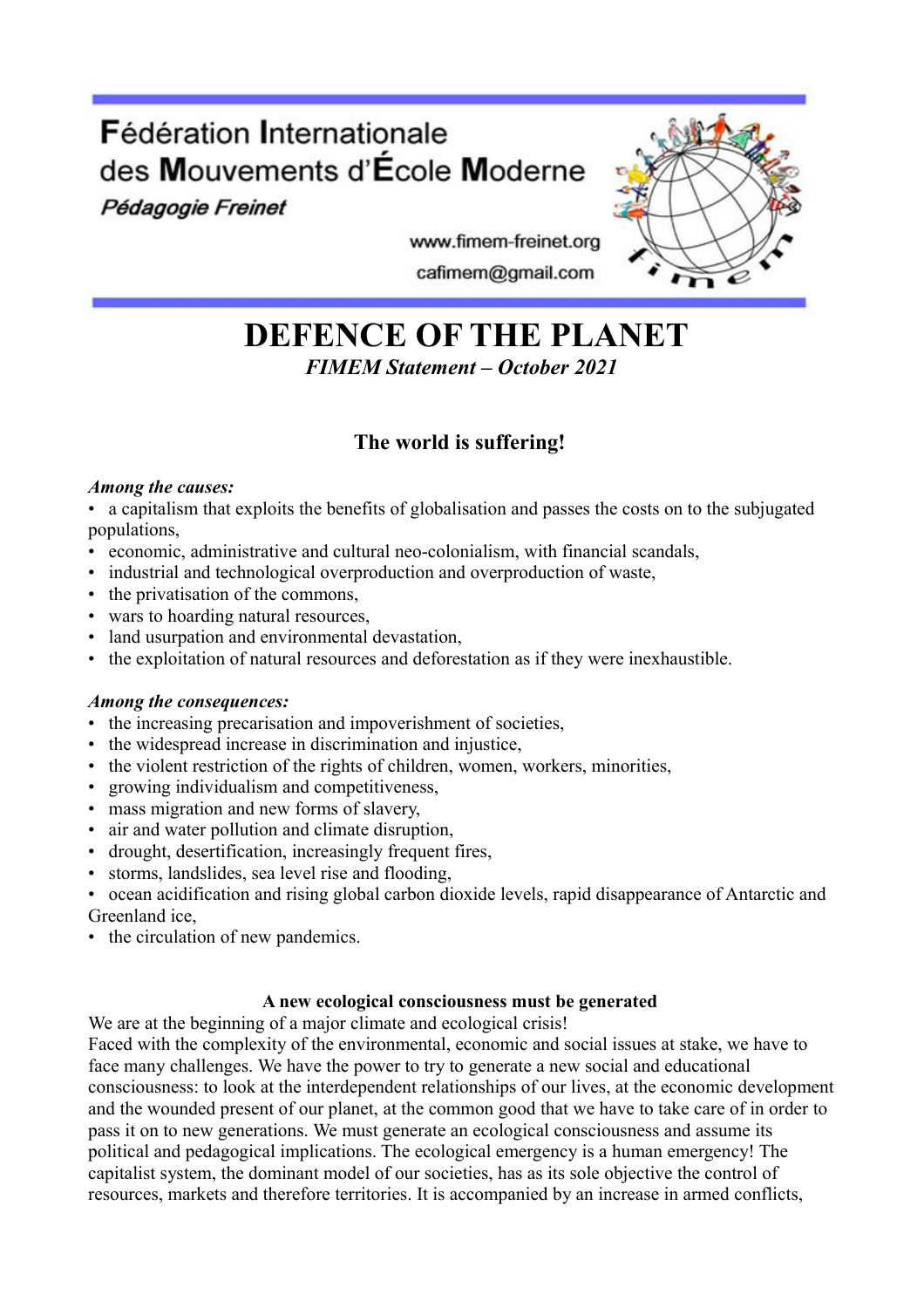economic and climatic migratory movements, the rise of reactionary nationalism and religious or other forms of fundamentalism, with no concern for human considerations and to the detriment of populations.

#### **The ecological emergency is a human and social emergency!**

In this sense, we can take up the words expressed by Chico Buarque<sup>1</sup> in a UN assembly where the internationalisation of the Amazonian forest was discussed: *"The real commitment today is to internationalise childhood in the world to defend it from exploitation, threats, abandonment, to remove it from poverty".* In this respect, the effective safeguarding of the environment, that is to say, of our planet, concerns all of us in order to achieve a more just and united society.

It is young people who are most seriously affected by the climate emergency: the most vulnerable, suffering from poverty, migration and uprooting, or from all forms of exploitation. This is in contradiction with all the declarations in favour of children's rights, in particular the *International Convention on the Rights of the Child* (1989).

Public administrators and political leaders do not guarantee (as they should by virtue of their mandate), the rights of children, caught up in the whirlwind of profits and the protection of their private property or professional interests, any more than they protect poor families or civil society, which is increasingly deprived of real resources. On the contrary, they contribute to making the poor poorer and poorer.

<sup>1</sup> Popular Brazilian singer, politically committed to democracy and environmental protection

#### **Children and education**

The role of the school is crucial. If children do not learn from an early age the pleasure of participation, of involvement in common projects, the sense of responsibility, of citizenship, how can they be committed to respect environmental balances, protect the environment, caring for all living beings, and working together to ensure a dignified life for all?

Children must be able to exercise the rights of citizenship from the earliest age; they have a systemic and complex way of thinking that must be able to interact with the questions of adults.

#### **Ecological economy, another vision of the world is possible**

We, she /he Freinet educators, within our own movements, in our schools, must oppose and bring about changes, of planetary scope, in the very model of development.

Even if a better environmental awareness seems to be emerging, including in some school curricula, social and political practices as well as individual behaviours persist in denying this emergency.

With the Common Good in mind, we affirm that all people are an integral part of biodiversity. Everyone must have a place in the human community. We can draw on the struggles and perspectives of ecofeminism to promote responsible economic practices of local trade and consumption, including the human in a world acting with the environment and living beings, interdependent on each other. Caring for others is both a beacon and a lever in public policy, in everyday life and in education.

#### **The task of the school is crucial, actions**

Freinet pedagogy is equipped with tools for forms of participation within the school and within its environment, together with local communities. They are naturally in favour of measures that build environmental sustainability and ecological restoration, thus transcending local boundaries. Freinet schools are laboratories of democratic participation and community building with cooperative proposals and practices. And other schools can join us, because the issue must be defended in all schools and educational centres!

In our Freinet classes, by studying the environment, we build micro-projects with our students that result in small changes, certainly, but with the horizon of a sustainable future: appreciating the value of self-limiting and non-consumptive use of everyday resources, promoting actions and forms of relationships that are not individualistic, but rather those of solidarity, open